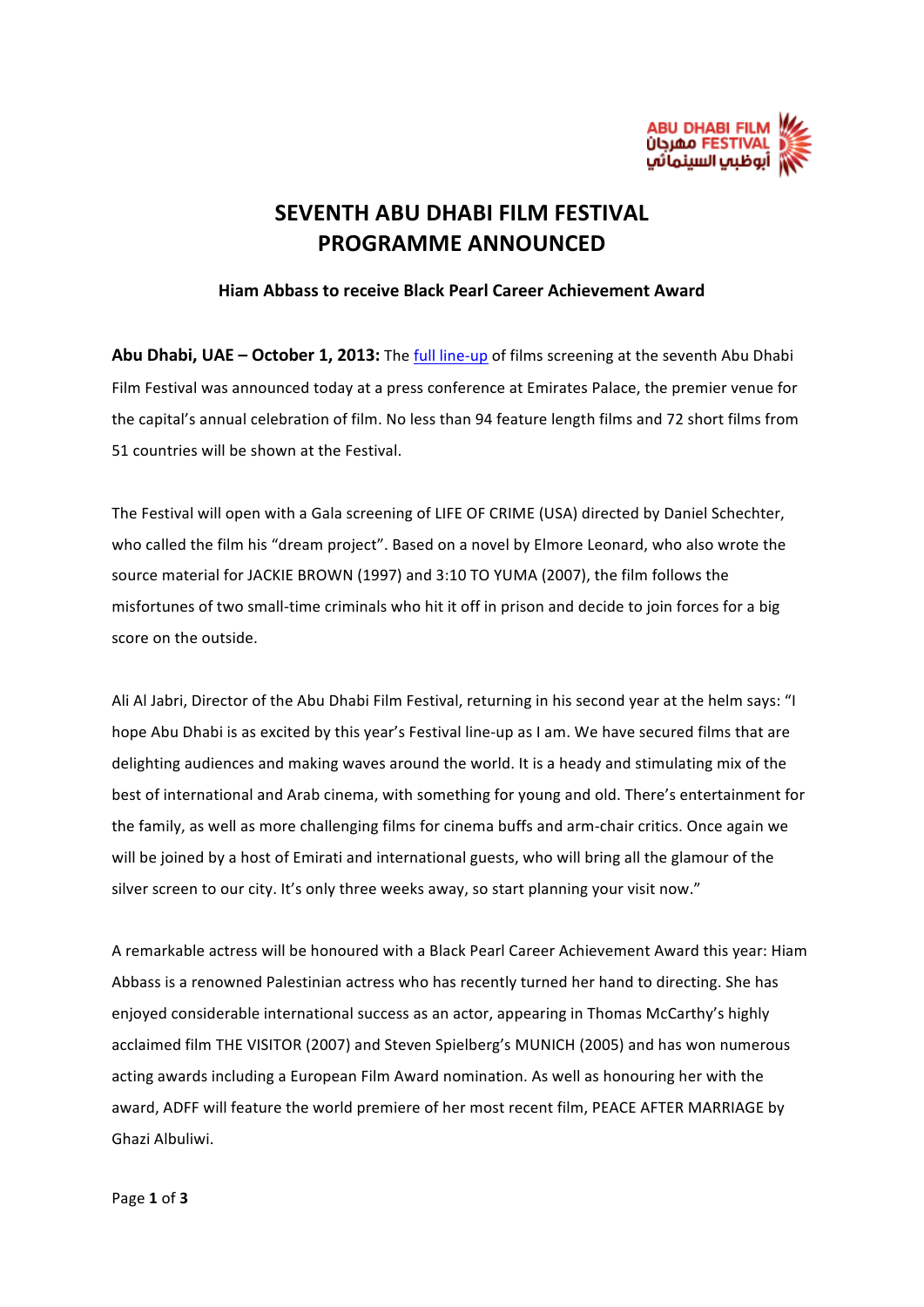This year, the Festival will introduce a new award category recognising films which deal with the subject of child protection, thanks to the support of the Ministry of Interior's Child Protection Centre which works to ensure safety and security of children. Best Film and Best Screenplay awards will be presented in recognition of the cinema sector's efforts and contributions in the areas of child protection and children's rights. The awards acknowledge the influential role of the film industry in raising awareness of these issues.

The Abu Dhabi Film Festival opens on October 24 and ends on November 2, 2013.

 $-$  End  $-$ 

To contact the Press Office, email press@adff.ae Pictures and Footage can be downloaded from our FTP server. https://abudhabifilmfestival.exavault.com User: adffpress Password: Pr3ssadff

## **About The Abu Dhabi Film Festival**

The Abu Dhabi Film Festival (ADFF), powered by twofour54, is presented each October to help create a vibrant film culture throughout the region. With a focus on Arab cinema and the wealth of emerging and established film talent from around the world, ADFF has become one of the most anticipated cultural events in Abu Dhabi, helping to enhance the Emirate as a hub of creativity. Abu Dhabi Film Festival is committed to curating exceptional programs and engaging and educating the local community with their own and other cultures through the art of cinema. The work of Arab filmmakers is presented in competition with that of the international film industry's most acclaimed talent.

## **About twofour54**

twofour54, the commercial arm of the Media Zone Authority-Abu Dhabi, is one of the Middle East and North Africa (MENA) region's leading media and entertainment hubs. As part of its mission, twofour54 is driving the development of the creative industries in the region, supporting talent and content development initiatives, creativity and young entrepreneurs.

Its initiatives are contributing to the growth and diversity of the Abu Dhabi economy and its campus is home to over 200 local, regional and international companies, including Ubisoft, Cartoon Network,